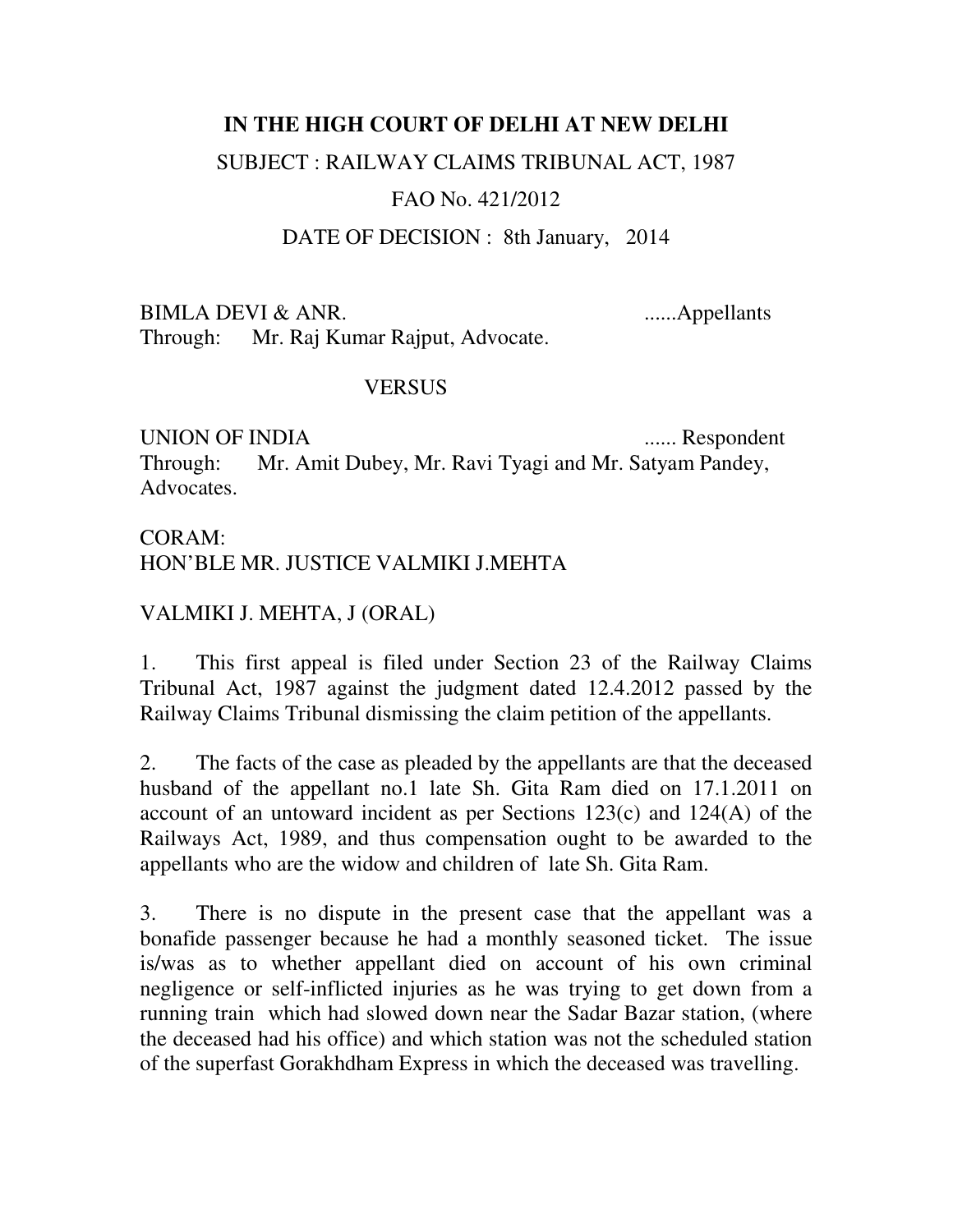4. Whereas the appellants claim that the deceased died on account of a fall from the train because of a jerk and therefore railways are bound by the principle of strict liability as per the judgment of the Supreme Court in the case of Union of India Vs. Prabhakaran Vijaya Kumar & Ors. (2008) 9 SCC 527, the railways have disputed the claim on the ground that deceased when he was trying to get down from a super fast train at Sadar Bazar station cannot be said to have died as a result of untoward incident but on account of his own criminal negligence or self-inflicted injury. Admittedly, the facts are that the deceased Sh. Gita Ram was an employee of Municipal Corporation of Delhi (MCD) and was residing at Rohtak in Haryana. Deceased Gita Ram was working in the office of MCD at Sadar Bazar. The train in which the deceased was travelling namely Gorakhdham Express did not have a scheduled stop at Sadar Bazar station.

5. I may note that the appellants themselves filed before the Railway Claims Tribunal as Ex.AW1/5 and Ex. AW1/6 the statements of independent witnesses recorded by the Railway Authorities and the Police Authorities immediately after the accident and which statements showed that when the train was slowing down at Sadar Bazar station, the deceased tried to get down from the running train and in this act he slipped and got cut by the same train in which he was travelling and therefore died.

6. In my opinion, there is no reason to disbelieve the statements of the witnesses given to the police as also the Railway Authorities, and which documents were filed by the appellants themselves before the Railway Claims Tribunal. There is a ring of truth in the statements made by these independent/impartial witnesses before the concerned authorities because it is perfectly possible that since the deceased was having his office at Sadar Bazar therefore he was trying to get down from the moving super fast train which did not have a scheduled stop at Sadar Bazar. The act of trying to get down from a moving train was done because in the opinion of the deceased, he must have thought that the train had slowed and it was safe enough to get down from such a moving train which decision unfortunately turned out to be a deadly decision of criminal negligence or self-inflicted injury. In my opinion, therefore, there is no error in the impugned judgment holding that the deceased died not on account of any untoward incident but on account of his own negligence or his self-inflicted injury and consequently as per Section 123(c) and Section 124 (A) of the Railways Act there would be no liability of the Railways.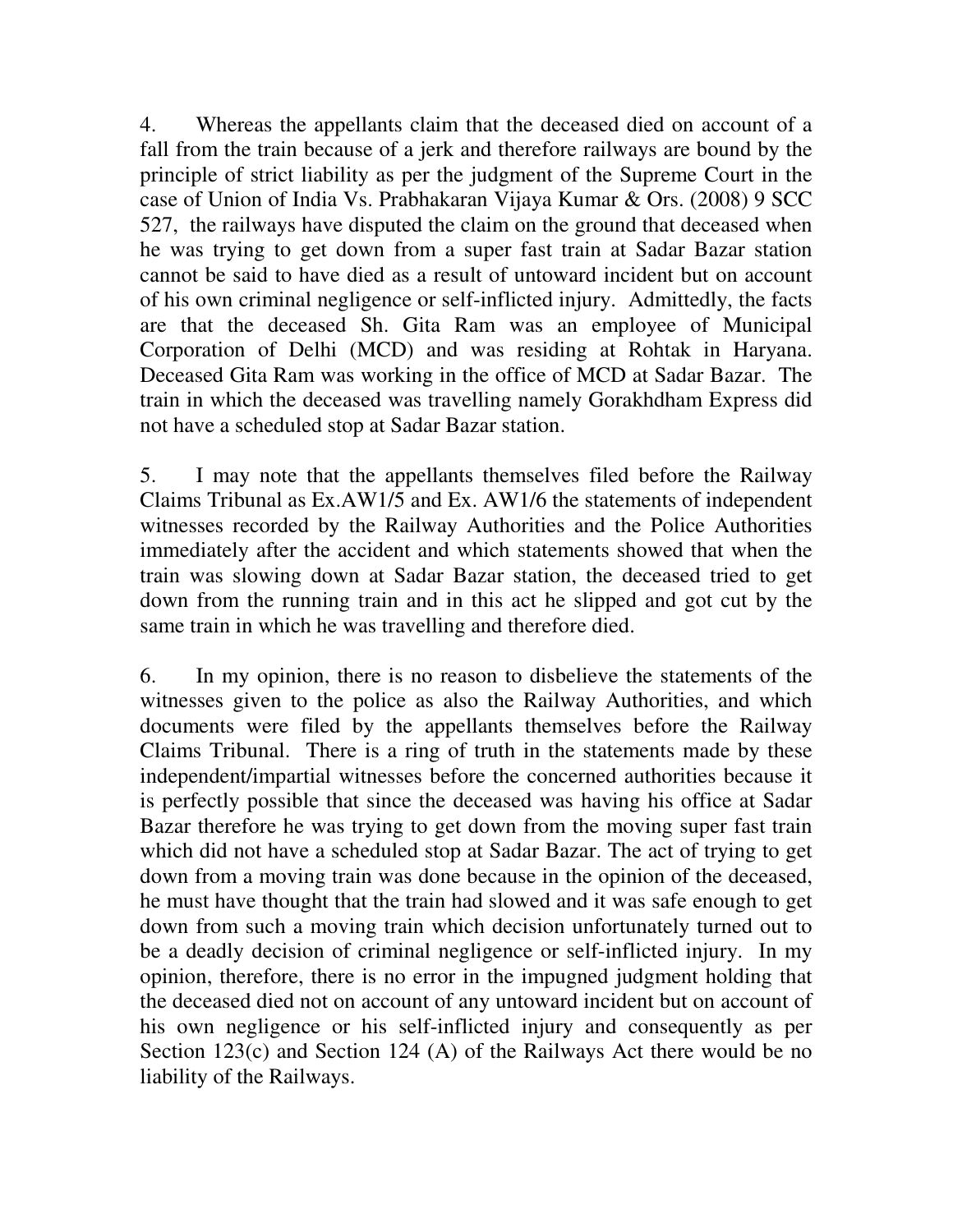7. Reliance placed by the learned counsel for the appellant upon the judgment in the case of Prabhakaran Vijaya Kumar (supra) is misconceived for the reason that no doubt the law under Section 123(c) read with Section 124(A) is of a strict liability, and therefore accidental falling of a passenger from a train and even if it is with negligence imposes a liability on the Railways, but, that cannot mean compensation would have to be awarded even if the deceased died on account of his criminal negligence or selfinflicted injuries. In the facts of the case before the Supreme Court in the case of Prabhakaran Vijaya Kumar (supra) the deceased had died while trying to board in a train which had stopped at Varkala railway station and which was so deposed to by PW-2 in that case and which testimony of PW-2 was believed by the Supreme Court by stating that there is no reason why PW-2 would have wanted to give false evidence or that he was an interested witness. The Supreme Court was not dealing with the case where a person was trying to get down from a moving train, and the Supreme Court has not held in Prabhakaran Vijaya Kumar's case (supra) that trying to get down from a moving train is not criminal negligence or death resulting therefrom is not a self-inflicted injury.

8. Supreme Court in another judgment in the case of Jameela and Ors. Vs. Union of India (2010) 12 SCC 443 has made reference to the provisions of Sections 123(c) and 124 (A) and while observing that the liability is a strict liability, however, it has also been observed that where the death is on account of criminal negligence or self-inflicted injury, there is no liability of the Railways. Supreme Court has even in this judgment drawn a difference between negligence or criminal negligence because even if there is negligence of the deceased in view of strict liability damages can be awarded, however, where the negligence amounts to a self-inflicted injury or criminal negligence of the deceased then in such cases Railways are justified in disputing the claim of the dependants of the deceased. Paras 6,7,8,9,10, 11 and 12 of the judgment in the case of Jameela (supra) are relevant and the same read as under:-

"6. Before the High Court, reliance was placed on behalf of the Railway on the proviso to Section 124A of the Act which provides that no compensation will be payable under that section by the railway administration if the passenger died or suffered injury due to (a) suicide or attempted suicide by him, (b) self-inflicted injury or (c) his own criminal act. A reference was also made to Section 154 of the Act which provides that if any person does any act in a rash and negligent manner, or omits to do what he is legally bound to do, and the act or omission is likely to endanger the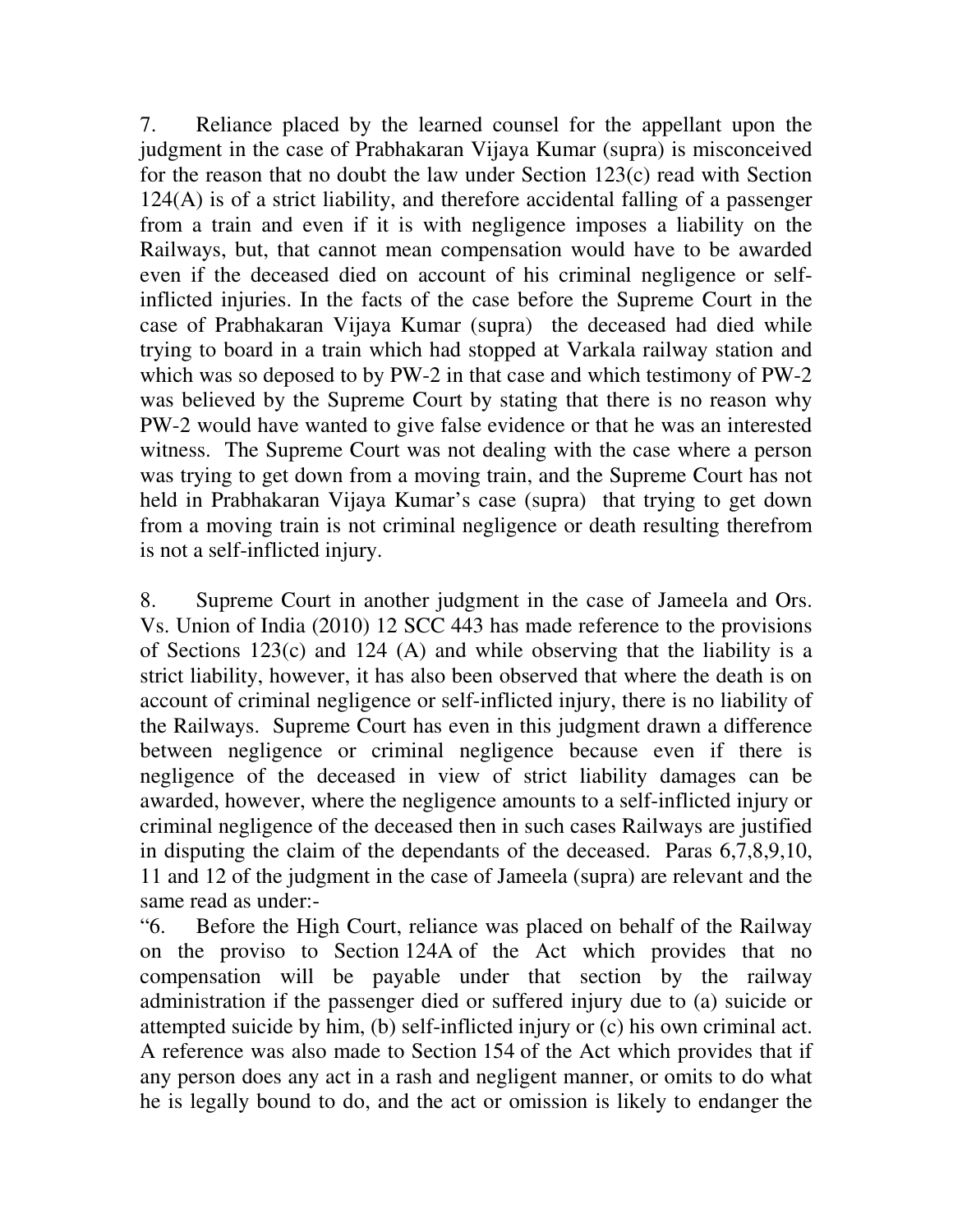safety of any person travelling or being upon any railway, he shall be punishable with imprisonment for a term which may extend to one year, or with fine, or with both. It was further contended on behalf of the Railway that the deceased M. Hafeez who was travelling in a negligent manner was standing at the door from where he fell down near the Magarwara Railway Station, where the train does not stop. (It needs to be pointed out that this contention could only be based on speculation, as admittedly there was no eyewitness to the accident). The High Court accepted the contentions raised on behalf of the Railway and allowed the appeal observing as follows:

"On the basis of the law & facts indicated by the learned Counsel for the parties, we find that in the present case the victim is to be blamed for the incident being negligent and therefore this case is not covered by the definition of the untoward incident. However, so far as the compensation is concerned the case of the claimant is covered by the provision of Section 124A as because of his own negligence the deceased had fallen down from the train which caused his death. Further in the light of the fact that the deceased acted in a negligent manner without any precaution of safety by station going at the open door of the running train which resulted into his death." (Emphasis added)

7. We are of the considered view that the High Court gravely erred in holding that the applicants were not entitled to any compensation under Section 124A of the Act, because the deceased had died by falling down from the train because of his own negligence. First, the case of the Railway that the deceased M. Hafeez was standing at the open door of the train compartment in a negligent manner from where he fell down is entirely based on speculation. There is admittedly no eyewitness of the fall of the deceased from the train and, therefore, there is absolutely no evidence to support the case of the Railway that the accident took place in the manner suggested by it. Secondly, even if it were to be assumed that the deceased fell from the train to his death due to his own negligence it will not have any effect on the compensation payable under Section 124A of the Act.

8. Chapter XIII of the Railways Act, 1989 deals with the Liability of Railway Administration for Death and Injury to Passengers due to Accidents. Section 123, the first section of the Chapter, has the definition clauses. Clause (c) defines "untoward incident" which insofar as relevant for the present is as under:

"123 (c) untoward incident means-  $(1)$  (i)  $-(iii)$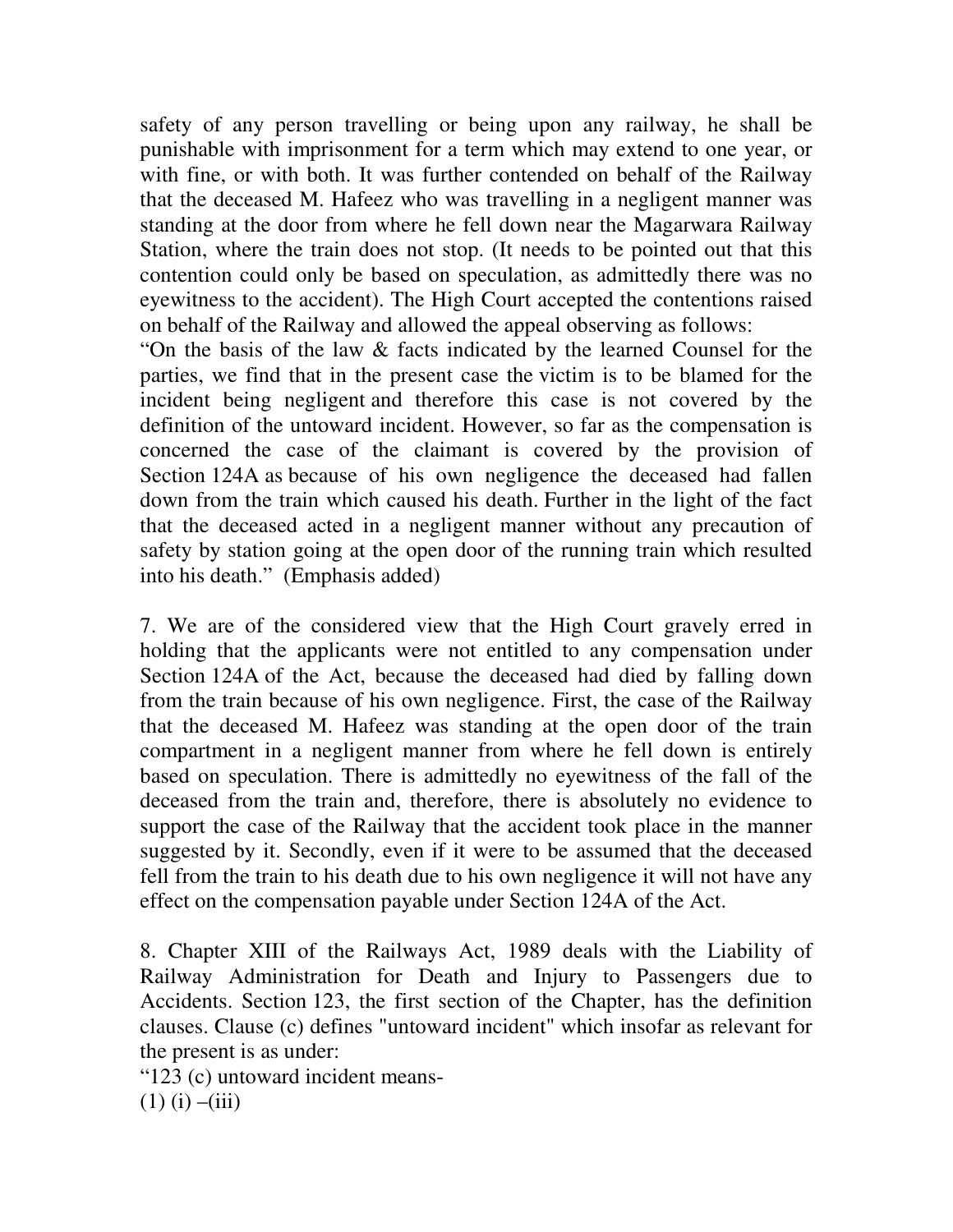(2) the accidental falling of any passenger from a train carrying passengers."

9. Section 124A of the Act provides as follows:

"124A. Compensation on account of untoward incident. - When in the course of working a railway an untoward incident occurs, then whether or not there has been any wrongful act, neglect or default on the part of the railway administration such as would entitle a passenger who has been injured or the dependant of a passenger who has been killed to maintain an action and recover damages in respect thereof, the railway administration shall, notwithstanding anything contained in any other law, be liable to pay compensation to such extent as may be prescribed and to that extent only for loss occasioned by the death of, or injury to, a passenger as a result of such untoward incident:

Provided that no compensation shall be payable under this section by the railway administration if the passenger dies or suffers injury due to -

(a) suicide or attempted suicide by him;

(b) self-inflicted injury;

(c) his own criminal act;

(d) any act committed by him in a state of intoxication or insanity;

(e) any natural cause or disease or medical or surgical treatment unless such treatment becomes necessary due to injury caused by the said untoward incident.

Explanation - For the purposes of this section, "passenger" includes -

(i) a railway servant on duty; and

(ii) a person who has purchased a valid ticket for travelling by a train carrying passengers, on any date or a valid platform ticket and becomes a victim of an untoward incident."(Emphasis added)

10. It is not denied by the Railway that M. Hafeez fell down from the train and died while travelling on it on a valid ticket. He was, therefore, clearly a "passenger" for the purpose of Section 124A as clarified by the Explanation. It is now to be seen, that under Section 124A the liability to pay compensation is regardless of any wrongful act, neglect or default on the part of the railway administration. But the proviso to the section says that the railway administration would have no liability to pay any compensation in case death of the passenger or injury to him was caused due to any of the reasons enumerated in Clauses (a) to (e).

11. Coming back to the case in hand, it is not the case of the Railway that the death of M. Hafeez was a case of suicide or a result of self-inflicted injury. It is also not the case that he died due to his own criminal act or he was in a